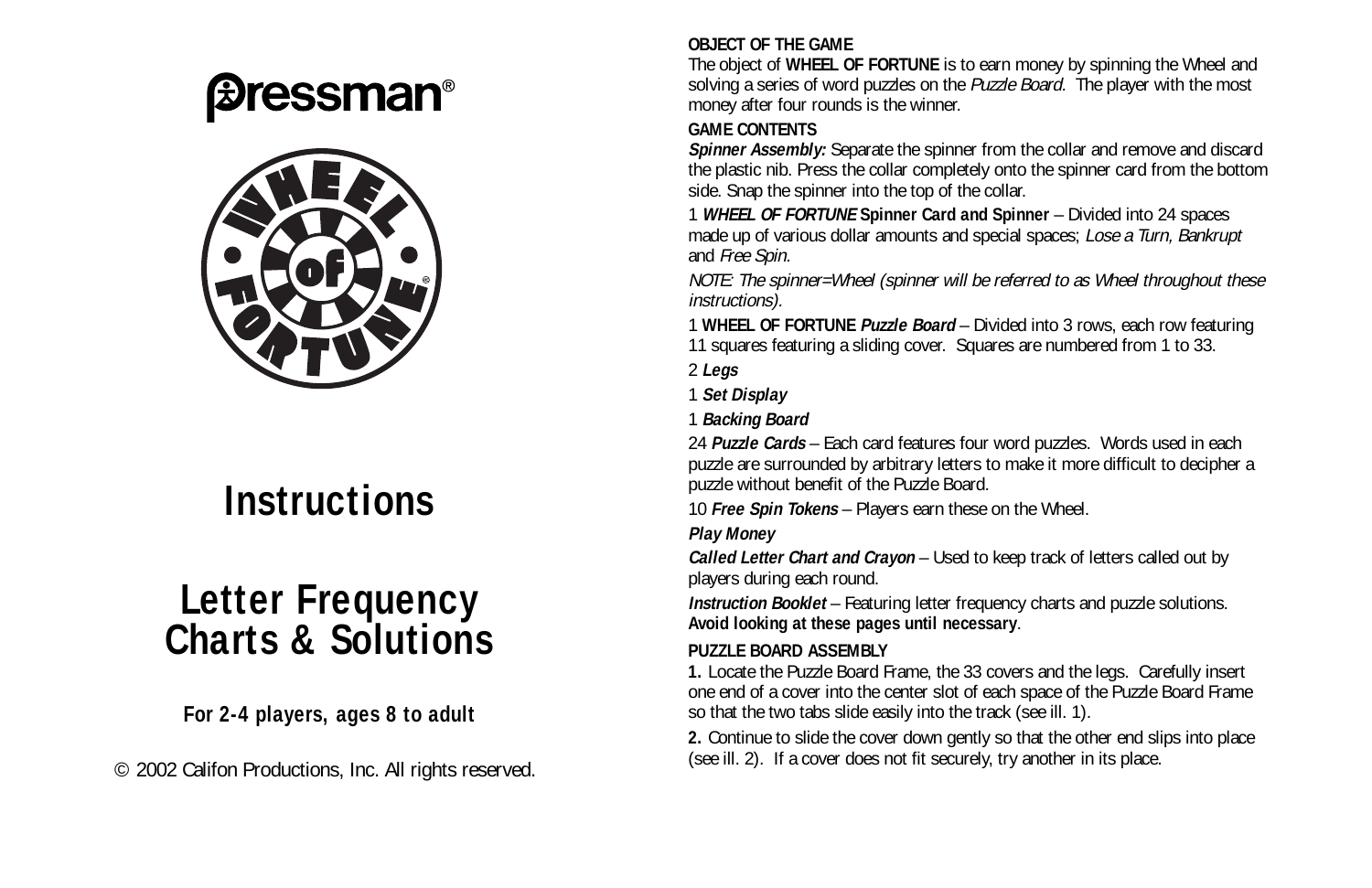

**3.** After all the covers have been inserted into the Puzzle Board Frame, gently press the Wheel of Fortune Set Display onto the four tabs bordering the front of the Puzzle Board Frame (see ill. 3).

**4.** Turn the Puzzle Board Frame over, and **from the bottom**, slide each leg into place (see ill. 4).

**5.** Take the backing board provided and insert it in between the slots in the back of the Puzzle Board Frame (see ill. 5). This board will conceal the puzzles on the flipsides of the Puzzle Cards used during the game. It remains part of your Puzzle Board and should not have to be removed.Your Puzzle Board is now complete. **Illus. 5**



**Before continuing and before the start of each and every round of WHEEL OF FORTUNE, make sure that all the covers are slid into their UP position. This will prevent accidentally revealing the puzzle to the players (see ill. 6).**



#### **PUZZLE SHEET**

Each Puzzle Sheet features four word puzzles, two on one side and two on the other. Puzzles take the form of either a familiar phrase, place, person (real or fictional), title or thing.

Since a complete game is made up of four rounds, one Puzzle Sheet may be used per game, or, if you prefer, you may use different Puzzle Sheets for each round, or any combination.

Select a Puzzle Sheet at random and, with the covers slid into the **UP** position, slide it into the space between the backing board and the back of the Puzzle Board Frame. When you finish a round, you may remove the Puzzle Sheet, turn it upside down and reinsert it for the next puzzle. **However, be sure to reposition all of the covers into their UP position before reinserting any Puzzle Sheet into the Puzzle Board.**

#### **PREPARATION**

After assembling the Puzzle Board and inserting a Puzzle Sheet, place the Puzzle Board on a table or other secure level surface. Place the Spinner Card (Wheel) within easy reach of all players.

Select one player to be the "Banker." He or she will be in charge of distributing money to players as they correctly identify letters in the word puzzle.

Select one player to be the "Host." He or she will be in charge of checking the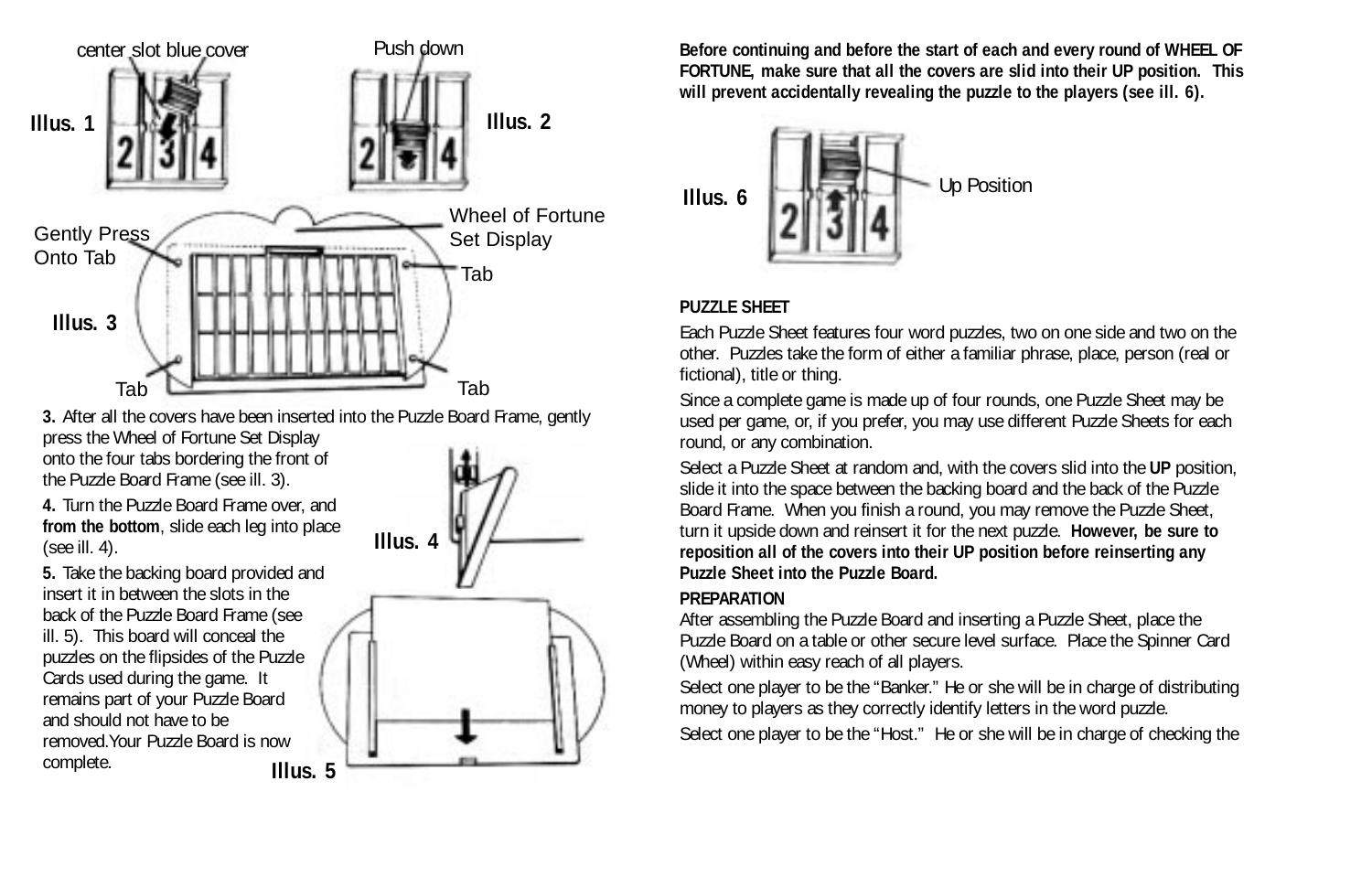letter frequency charts in this booklet to see if specific letters are part of a particular puzzle, how many times they appear in that puzzle and in what locations on the Puzzle Board. He or she will also mark off the letters on the Called Letter Chart as they are used in a round.

Each player spins the Wheel. The player who spins the highest dollar amount goes first and play proceeds to the left. You are now ready to play **WHEEL OF FORTUNE!**

#### **THE PUZZLE BOARD**

Before the first player spins the Wheel, all players should note the following information on the Puzzle Board.

**Puzzle Type**: There are many different puzzle types including: Person, Place, Phrase, Proper Name, etc.

**Puzzle Number**: The "Host" will use this information to check letters on the letter frequency charts in this booklet.

**Black Spaces**: Once a Puzzle Sheet has been placed in the Puzzle Board, you will be able to locate letter positions and tell how many words are in a puzzle by looking for the black spaces below the sliding covers. All other spaces may be ignored.

A few puzzles use apostrophe's ('). You will be able to tell which ones by looking in the title area once you insert a puzzle sheet in the board. If, for example, the puzzle sheet says "BEFORE AND AFTER" ' = 14 then you know that there is an apostrophe underneath cover 14. Before starting the round, move the cover down to reveal the apostrophe.

#### **PLAYING**

The first player spins the Wheel. The spinner must make at least one complete spin around the Wheel in order for it to be declared a valid spin. If the spinner stops on a line between two spaces, the player spins again.

If the spinner stops on a dollar amount, the first player will be able to name a letter he or she believes may be in the puzzle. **This letter must be a consonant** (vowels may only be purchased). The "Host" then turns to the correct letter on the frequency chart. Once there, he or she locates the puzzle number and reads off any position numbers that might be next to it. The Puzzle Board squares

corresponding to those numbers are uncovered (slide cover DOWN) to reveal the selected letter in the puzzle. **The "Host" should check only the chart that contains the frequency of the letter in question and should avoid looking at any information besides that pertaining to the puzzle being played**.

If the letter selected by the player is in the puzzle, the player receives the dollar amount spun on the Wheel from the "Banker." If the letter appears in the puzzle more than once, the dollar amount on the Wheel is multiplied by the number of times the letter appears and that amount of money is given to the player by the "Banker."

**For example**, suppose you are trying to solve Puzzle #7 which may be a fiveword phrase. Player One spins the Wheel and the spinner stops on \$900. Player One then says "Is there a B?" The "Host" flips to the frequency chart that corresponds to the letter B and looks next to #7. What he or she sees is "4-9-16." This means that the Letter B appears three times in the puzzle at positions 4, 9 and 16 on the Puzzle Board. Those squares are uncovered and Player One receives \$2,700 from the banker - \$900 for each appearance of the letter B. The "Host" then marks off the letter B on the Called Letter Chart using the crayon.

The player continues to spin and ask for letters until he or she:

- asks for a letter not in the puzzle.
- asks for a letter already revealed in the puzzle.
- spins *Lose A Turn* or *Bankrupt* on the Wheel,
- asks for a vowel without purchasing it,
- purchases a vowel not in the puzzle,
- makes an incorrect quess as to the solution of the puzzle.

Should any of the above occur, the player's turn ends and the next player takes his or her turn.

#### **Options**

After the first player takes his or her first spin, all players may choose one of the following:

\*Spin the Wheel \*Buy a Vowel \*Solve the puzzle

#### **Spinning the Wheel**

Should a player decide to spin the Wheel, he or she does so in the same